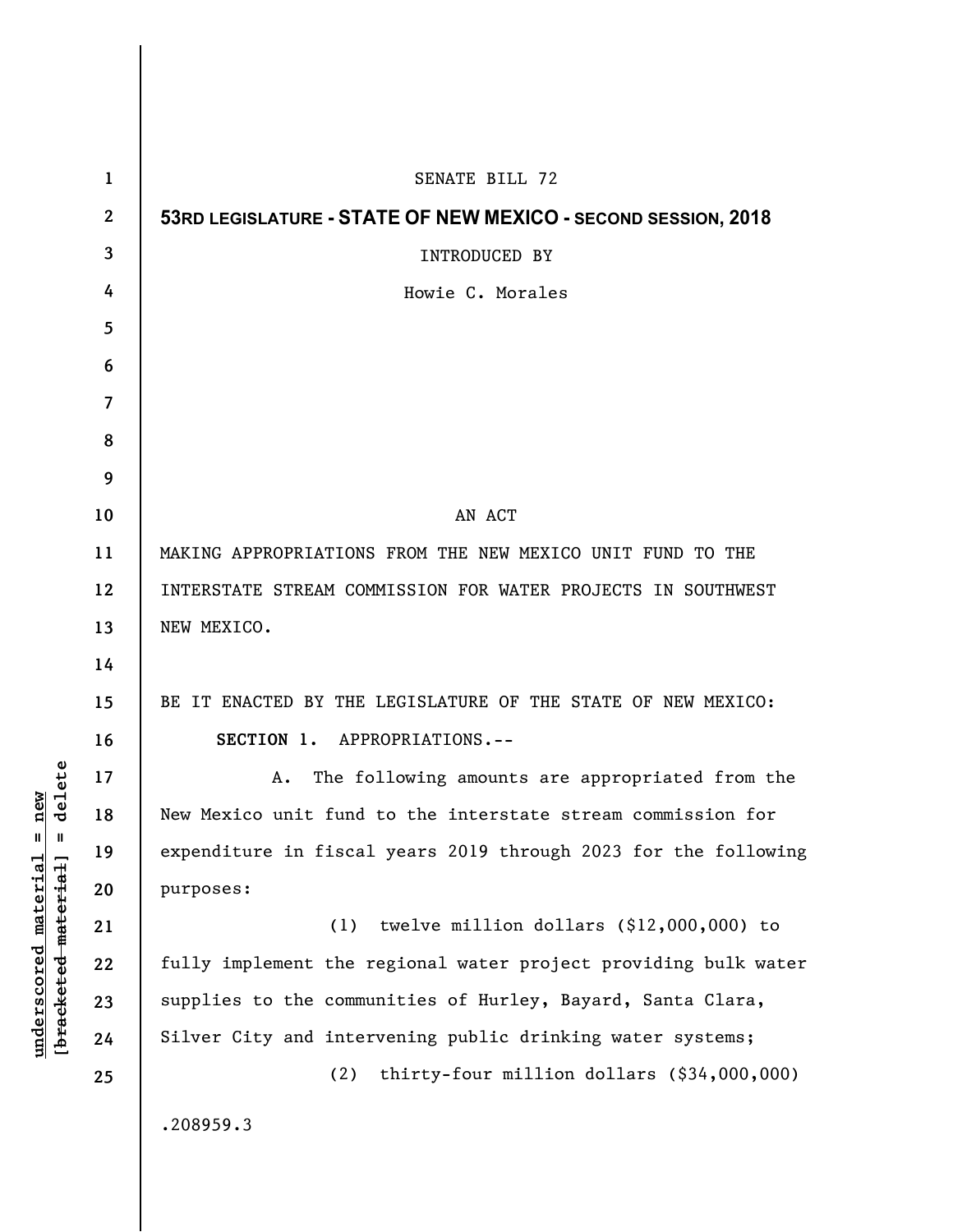to construct water trust board-approved water supply projects in the southwest New Mexico regional water planning area that meet a water supply demand and are included in the approved 2017 infrastructure capital improvements plans;

**5 6 7 8 9 10 11 12 13**  (3) three million five hundred thousand dollars (\$3,500,000) to contract with the bureau of geology and mineral resources at the New Mexico institute of mining and technology to collect new ground water and geologic data to increase understanding of the hydrogeologic framework and ground water quality and improve ground water flow models of the Mimbres basin aquifer system, which will provide a scientific basis to increase the resilience of public water supplies from that aquifer system; and

(4) five hundred thousand dollars (\$500,000) to evaluate and plan alternatives for the city of Deming for a remote well field in a comparatively stable area of the Mimbres basin aquifer, based on the work produced by the bureau of geology and mineral resources pursuant to the appropriation made in Paragraph (3) of this subsection.

B. All New Mexico unit fund payments for water supply infrastructure projects in southwest New Mexico shall require at least ten percent, but no more than twenty percent, in matching funds provided by the local project sponsor.

C. Any unexpended or unencumbered balance remaining from projects funded in Subsection A of this section at the end .208959.3  $- 2 -$ 

 $\frac{1}{2}$  of  $\frac{1}{2}$  and  $\frac{1}{2}$  and  $\frac{1}{2}$  and  $\frac{1}{2}$  and  $\frac{1}{2}$  and  $\frac{1}{2}$  and  $\frac{1}{2}$  and  $\frac{1}{2}$  and  $\frac{1}{2}$  and  $\frac{1}{2}$  and  $\frac{1}{2}$  and  $\frac{1}{2}$  and  $\frac{1}{2}$  and  $\frac{1}{2}$  and  $\frac{1}{2}$  an **[bracketed material] = delete**  $underscored material = new$ **underscored material = new**

**1** 

**2** 

**3** 

**4** 

**14** 

**15** 

**16** 

**17** 

**18** 

**19** 

**20** 

**21** 

**22** 

**23** 

**24** 

**25**